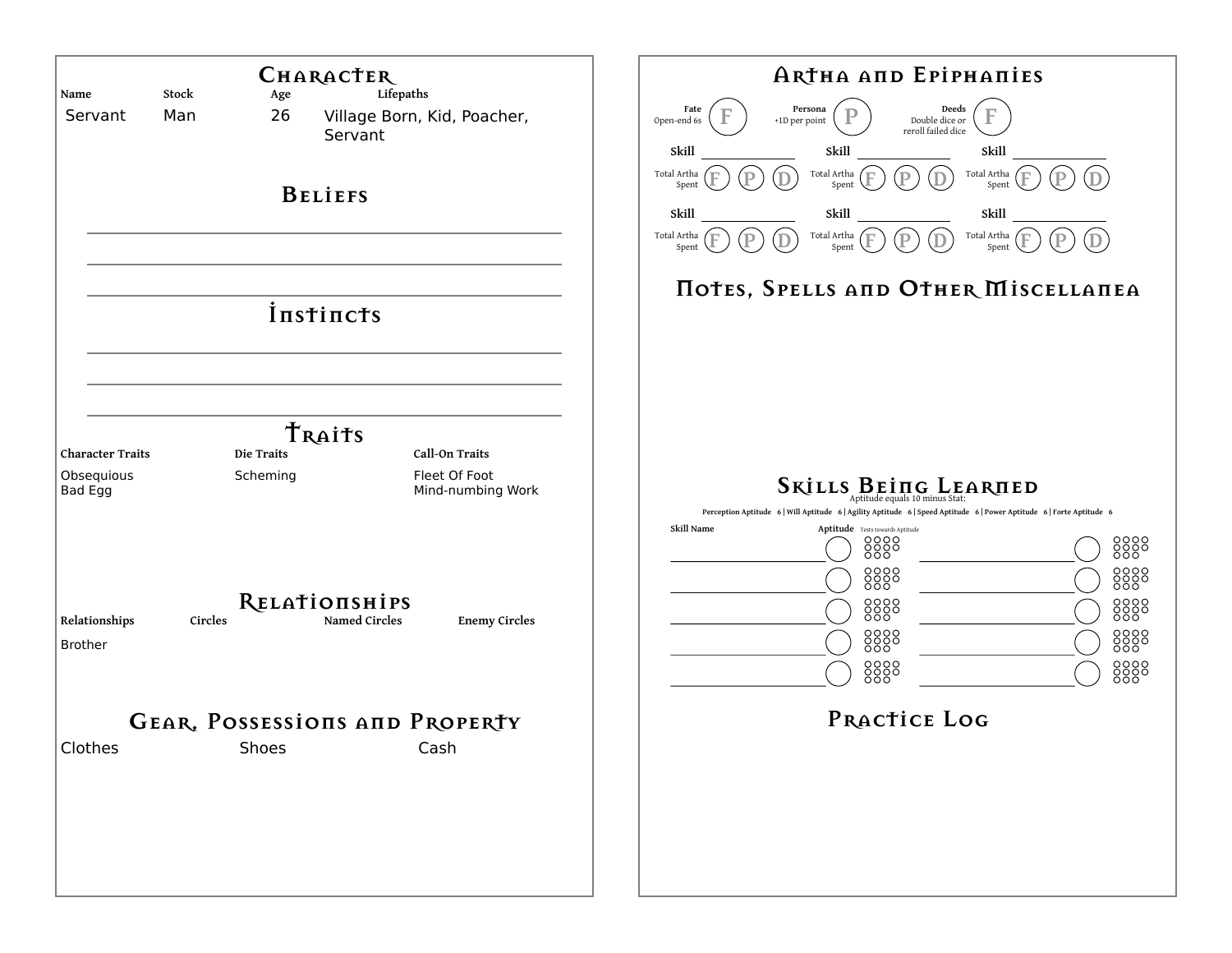

|                                                                      | <b>S</b> kills                                                                                                                                                                                                                                                                                   |                              |                                                                                                                                                                                                                                                                   |  |  |  |
|----------------------------------------------------------------------|--------------------------------------------------------------------------------------------------------------------------------------------------------------------------------------------------------------------------------------------------------------------------------------------------|------------------------------|-------------------------------------------------------------------------------------------------------------------------------------------------------------------------------------------------------------------------------------------------------------------|--|--|--|
| Trouble-wise                                                         | ROOOO<br>20000<br>ΙBΙ<br>R 0000<br><b>DOOOO</b>                                                                                                                                                                                                                                                  | Throwing                     | <b>ROOOO</b><br><b>DOOOO</b><br>2000<br>IBI<br>R O O O O<br><b>DOOOO</b>                                                                                                                                                                                          |  |  |  |
| Inconspicuous<br>Hunting                                             | B <sup>l</sup><br><u>4</u> c 000<br>ROOOO<br>DOOOO<br>ΙBΙ<br><u>2</u> čŏŏo                                                                                                                                                                                                                       | Royal Parks-wise<br>Stealthy | B<br><u>2</u> č ooo<br>ROOOO<br><b>DOOOO</b><br>Bl<br><u>3</u> čooo                                                                                                                                                                                               |  |  |  |
| Tracking                                                             | R O O O O<br>20000<br>ΙBΙ                                                                                                                                                                                                                                                                        | Orienteering                 | R 0 0 0 0<br><b>DOOOO</b><br>ΙBΙ<br>$2\overset{\nu}{\circ}\overset{\sim}{\circ}\overset{\sim}{\circ}\overset{\sim}{\circ}$                                                                                                                                        |  |  |  |
| Soothing Platitudes                                                  | ROOOO<br><b>DOOOO</b><br>B<br><u>2</u> čŏŏŏ<br>ROOOO                                                                                                                                                                                                                                             | Gossip-wise                  | ROOOO<br><b>DOOOO</b><br>ΒI<br><u>2</u> č ŏŏŏ<br>ROOOO                                                                                                                                                                                                            |  |  |  |
| Survival                                                             | <b>DOOOO</b><br>IBI<br><u>2</u> čŏoo<br>R O O O O<br><b>DOOOO</b><br>COOO<br>ROOOO<br><b>DOOOO</b><br>000<br>R O O O O<br><b>DOOO</b><br>c OOO<br>ROOOO<br><b>DOOOO</b><br>$c$ 000<br><b>ROOOO</b><br><b>DOOOO</b><br>COOO<br>R O O O O<br><b>DOOO</b><br>COOO<br>ROOOO<br><b>DOOOO</b><br>c OOO |                              | <b>DOOOO</b><br>000<br><b>ROOOO</b><br><b>DOOOO</b><br>COOO<br>ROOOO<br><b>DOOOO</b><br>COOO<br>ROOOO<br><b>DOOO</b><br>000<br>R0000<br><b>DOOOO</b><br>0000<br>ROOOO<br><b>DOOOO</b><br>COOO<br>ROOOO<br><b>DOOO</b><br>$c$ 000<br>ROOOO<br><b>DOOOO</b><br>COOO |  |  |  |
| WEAPONS AND ARMOR<br>Add VA WS Length<br>S<br>T<br>М<br><b>MELEE</b> |                                                                                                                                                                                                                                                                                                  |                              |                                                                                                                                                                                                                                                                   |  |  |  |
| Bare-Fisted<br>Missile Weapons                                       | 2                                                                                                                                                                                                                                                                                                | Shortest<br>F                | Clumsy Weight<br>Stealthy:<br>Perception:<br>Speed:<br>Agility:                                                                                                                                                                                                   |  |  |  |
|                                                                      | Ammunition                                                                                                                                                                                                                                                                                       | Dice                         | Armor<br>Location Type                                                                                                                                                                                                                                            |  |  |  |

|                           |                | Ammunition  |   | Dice                                        | Location                        |
|---------------------------|----------------|-------------|---|---------------------------------------------|---------------------------------|
| М<br>Range dice: Optimal: | VА<br>Extreme: | DOF: I<br>M |   | 000000<br>0000000 Torso<br>000000<br>000000 | Head<br>Right Arm<br>Left Arm   |
| М                         | VА             | Ammunition  |   | 000000<br>000000<br>00000                   | Right Leg<br>Left Leg<br>Shield |
| Range dice: Optimal:      | Extreme:       | DOF: I<br>М | S |                                             |                                 |